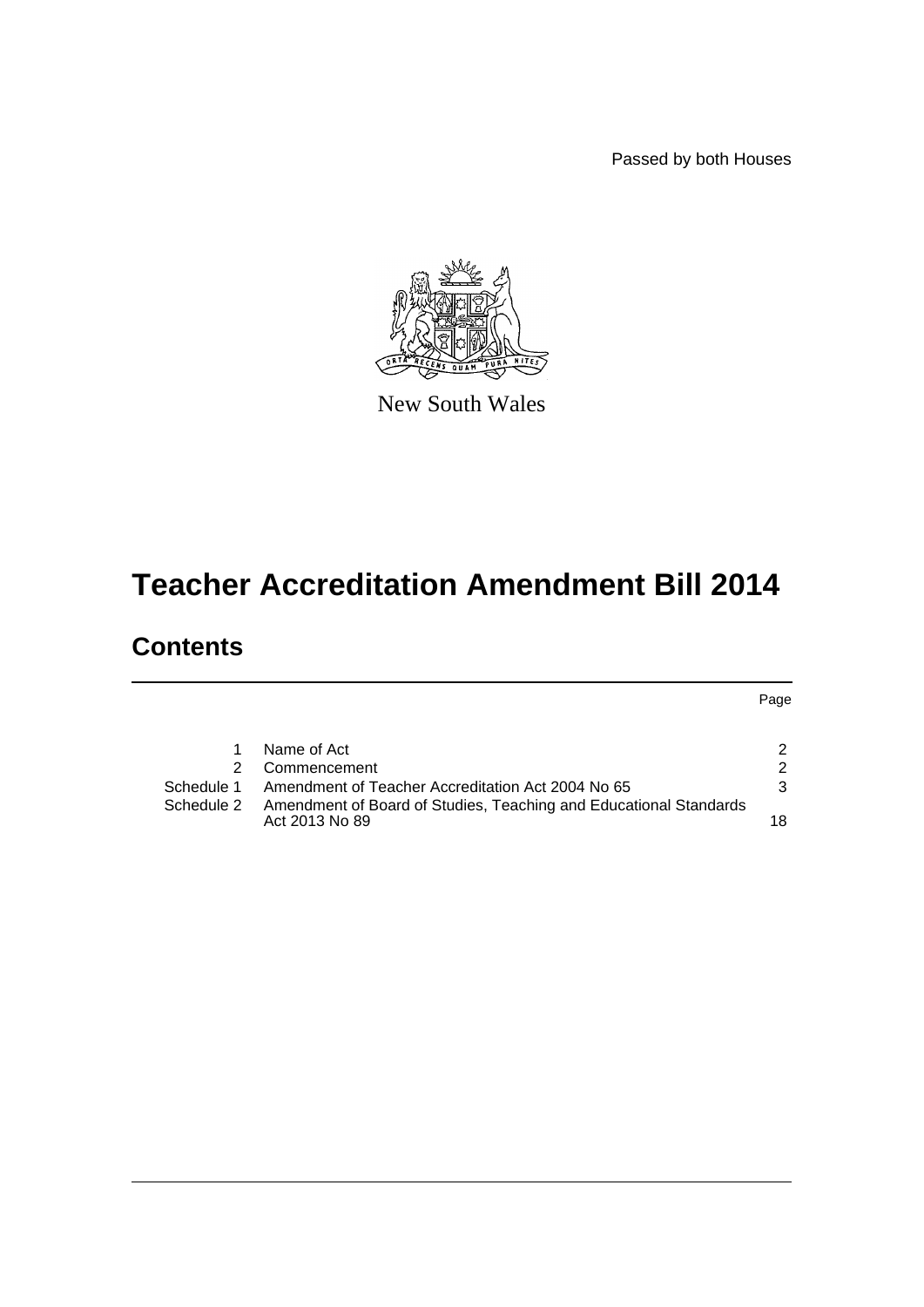*I certify that this public bill, which originated in the Legislative Assembly, has finally passed the Legislative Council and the Legislative Assembly of New South Wales.*

> *Clerk of the Legislative Assembly. Legislative Assembly, Sydney,* , 2014



New South Wales

# **Teacher Accreditation Amendment Bill 2014**

Act No , 2014

An Act to amend the *Teacher Accreditation Act 2004* to make further provision with respect to the accreditation of teachers; and for other purposes.

*I have examined this bill and find it to correspond in all respects with the bill as finally passed by both Houses.*

*Assistant Speaker of the Legislative Assembly.*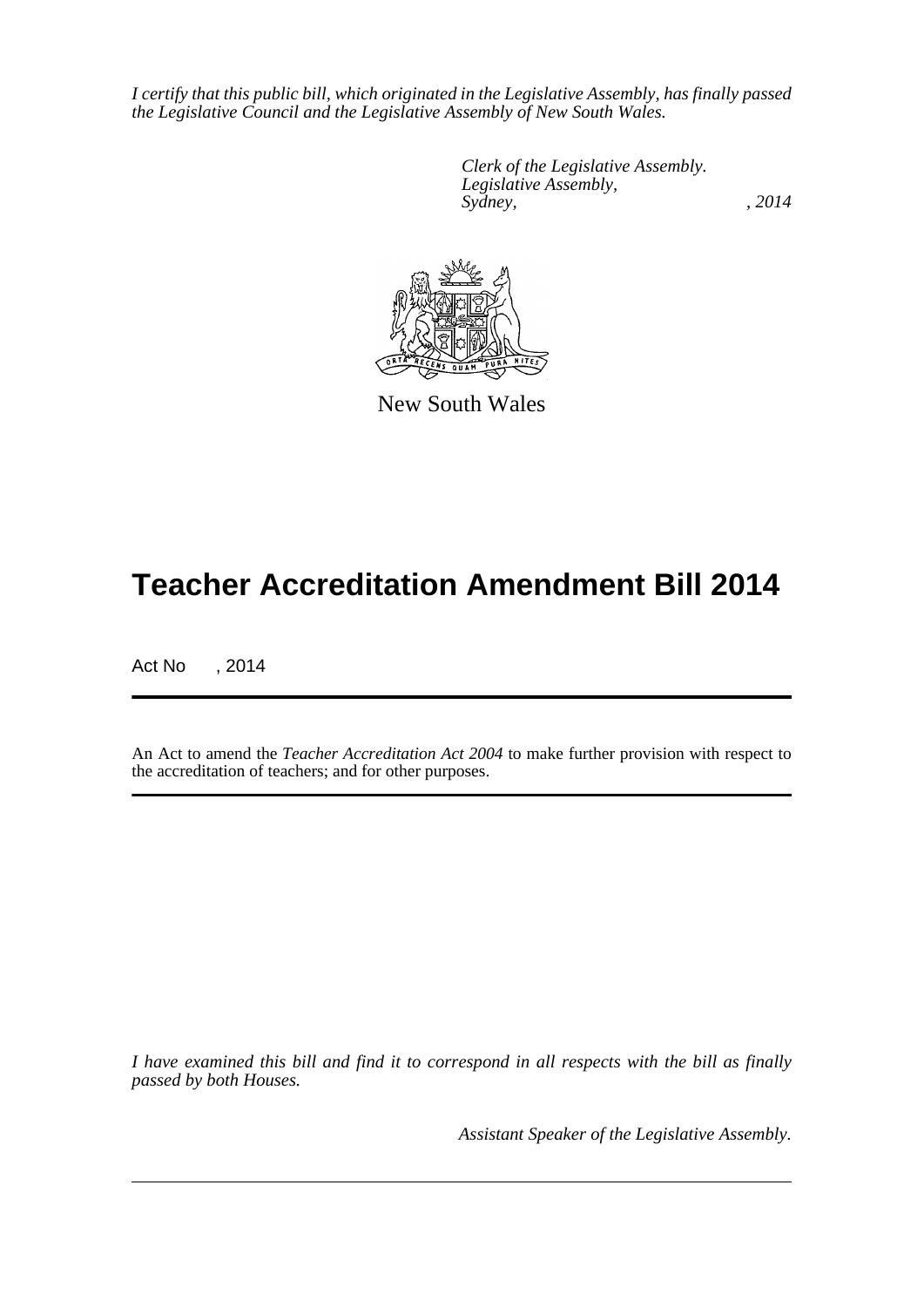## <span id="page-2-0"></span>**The Legislature of New South Wales enacts:**

## **1 Name of Act**

This Act is the *Teacher Accreditation Amendment Act 2014*.

### <span id="page-2-1"></span>**2 Commencement**

This Act commences on a day or days to be appointed by proclamation.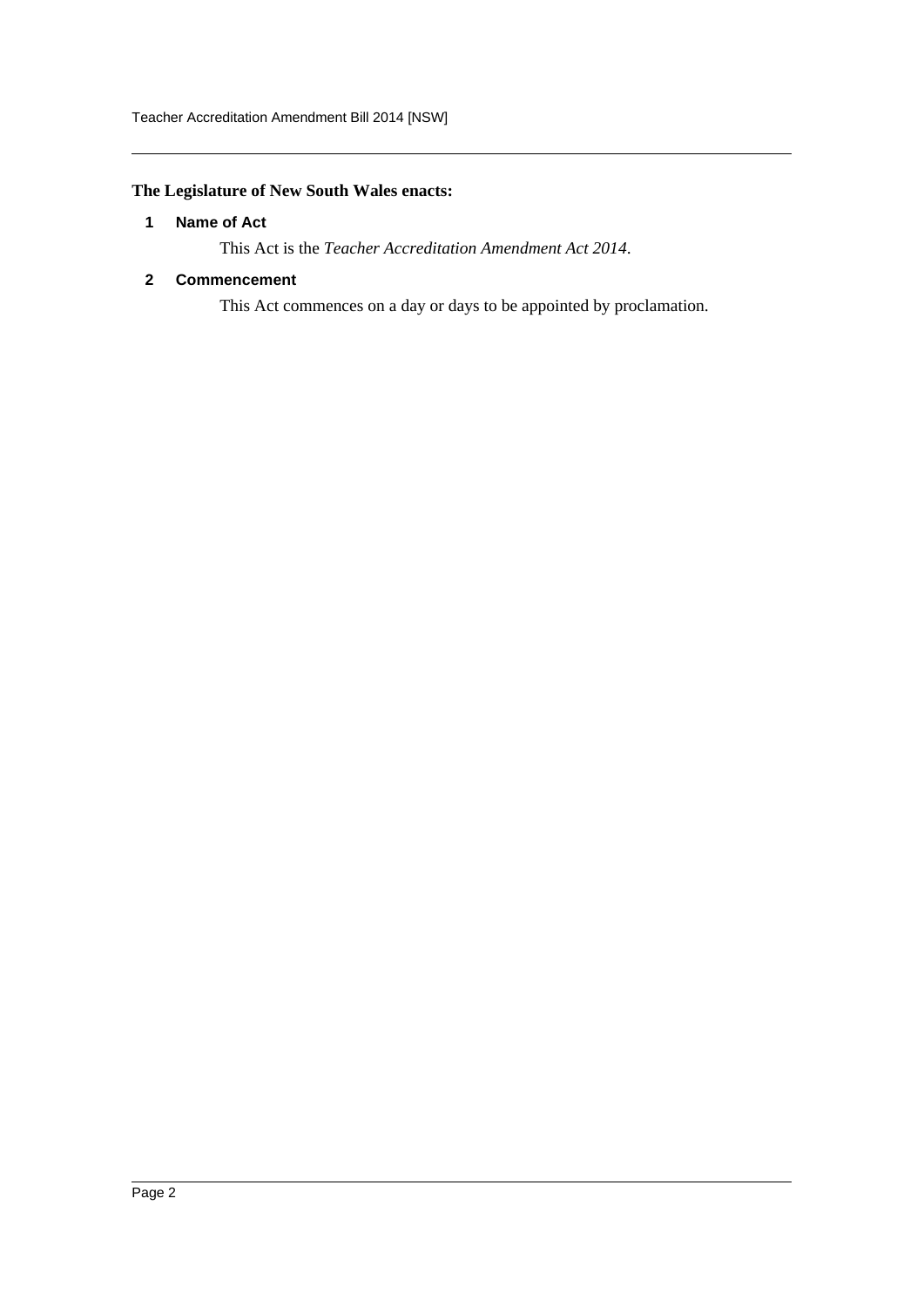## <span id="page-3-0"></span>**Schedule 1 Amendment of Teacher Accreditation Act 2004 No 65**

### **[1] Long title**

Omit "school".

#### **[2] Section 3 Definitions**

Omit the definitions of *curriculum*, *degree*, *Director-General*, *serious misconduct* and *teacher*.

Insert in alphabetical order:

*approved course* means an initial teacher education course or program approved by the Minister in accordance with the professional teaching standards.

*degree* means a degree that meets the specifications under the *Australian Qualifications Framework*.

#### *dismiss* includes:

- (a) in the case of a teacher who is appointed on probation—the annulment of that appointment, or
- (b) in the case of a teacher employed on a casual basis—dispensing with the services of the teacher.

*early childhood education centre* or *centre* means an approved education and care service within the meaning of the *Children (Education and Care Services) National Law (NSW)* or the *Children (Education and Care Services) Supplementary Provisions Act 2011* and includes a service or facility of a class declared by the regulations to be an early childhood education centre for the purposes of this Act.

*ECEC executive* means a person:

- (a) who is employed as the person in charge of an early childhood education centre or as a member of the executive staff of a centre, and
- (b) who holds a degree or teaching qualification recognised by the Board.

*non-centre based teacher* means a person:

- (a) who holds a degree or teaching qualification recognised by the Board, and
- (b) who is not teaching in an early childhood education centre but has taught in an early childhood education centre for a period of not less than the period prescribed for the purposes of this definition by the regulations or the rules of the Board, and
- (c) who is employed to undertake any of the following:
	- (i) duties relating to the development or implementation of the curriculum for early childhood education,
	- (ii) duties relating to the learning and wellbeing of children who attend early childhood education centres,
	- (iii) duties relating to curriculum teaching and learning in early childhood education centres,
	- (iv) duties as an early childhood education lecturer or tutor in a university or other higher education institution in New South Wales,
	- (v) duties as an educational consultant for early childhood education centres.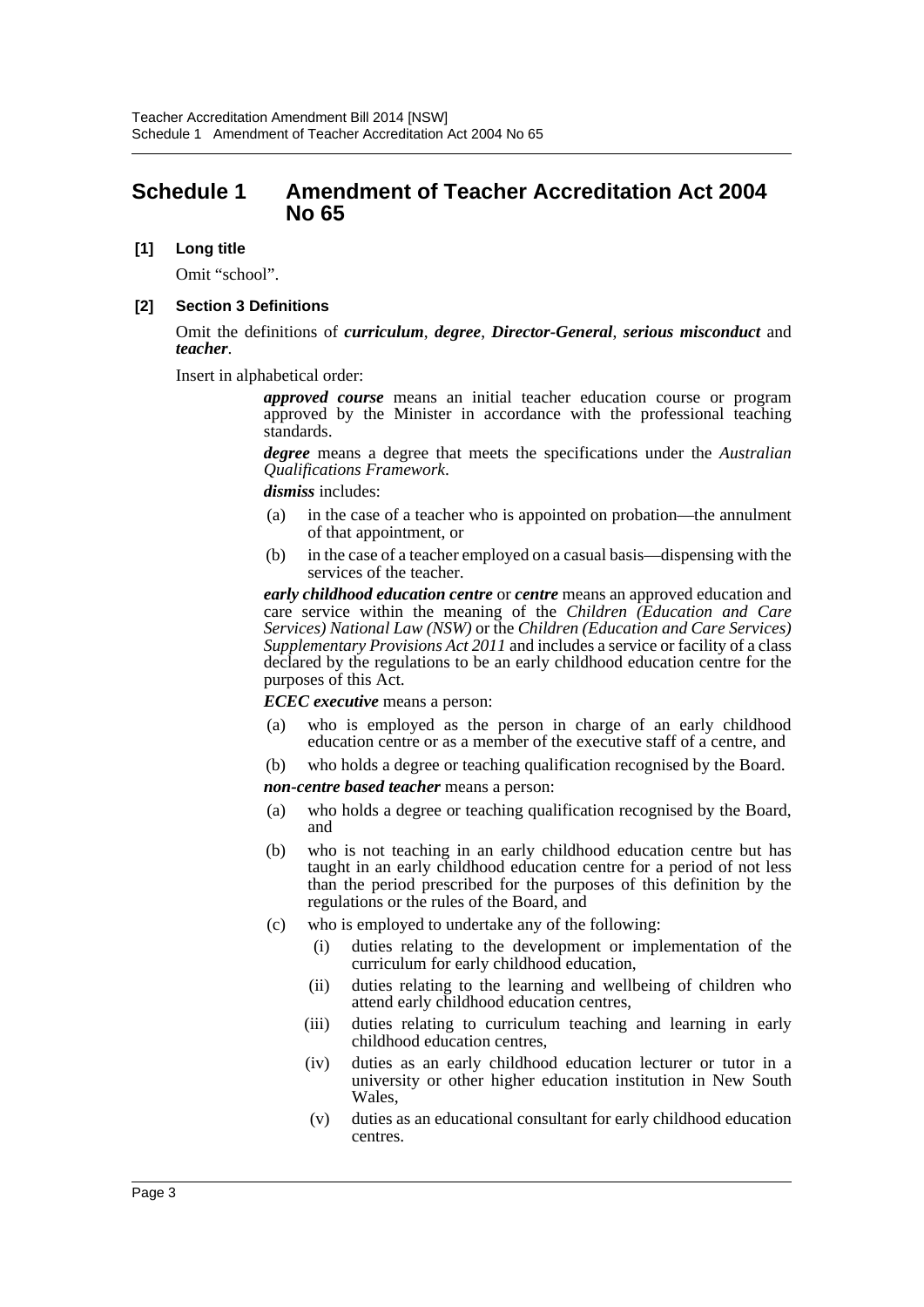*non-school based teacher* means a person:

- (a) who holds a degree or teaching qualification recognised by the Board, and
- (b) who is not teaching in a school but has taught in a school for a period of not less than the period prescribed for the purposes of this definition by the regulations or the rules of the Board, and
- (c) who is employed to undertake any of the following:
	- (i) duties relating to the development or implementation of the curriculum (including assessment and reporting) for primary and secondary education,
	- (ii) duties relating to the learning and wellbeing of school students,
	- (iii) duties relating to curriculum teaching and learning in schools,
	- (iv) duties as a K–Year 12 education lecturer or tutor in a university or other higher education institution in New South Wales,
	- (v) duties as an educational consultant for schools.

*non-teaching ECEC executive* means an ECEC executive who is not teaching in a centre but who has taught in a centre for a period of not less than the period prescribed for the purposes of this definition by the regulations or the rules of the Board.

*non-teaching school counsellor* means a school counsellor who is not teaching in a school.

*non-teaching school executive* means a school executive who is not teaching in a school but who has taught in a school for a period of not less than the period prescribed for the purposes of this definition by the regulations or the rules of the Board.

*rules of the Board* means rules made by the Board under section 25 of the *Board of Studies, Teaching and Educational Standards Act 2013*.

**Note.** The rules of the Board only have effect if approved by the Minister.

*school counsellor* means a person:

- (a) who is employed in a school to undertake duties relating to the learning and wellbeing of school students, and
- (b) who holds a degree or teaching qualification recognised by the Board.

*school executive* means a person:

- (a) who is employed as the principal of a school or as a member of the executive staff of a school, and
- (b) who holds a degree or teaching qualification recognised by the Board.

*Secretary* means the Secretary of the Department of Education and Communities.

#### **[3] Section 3A**

Omit the section. Insert instead:

#### **3A Meaning of "teach"**

- (1) In this Act, *teach* means:
	- (a) in relation to a school—to undertake duties that include:
		- (i) delivering courses of study that are designed to implement the school curriculum under the *Education Act 1990*, and
		- (ii) assessing the participation, performance and progress of students in those courses, and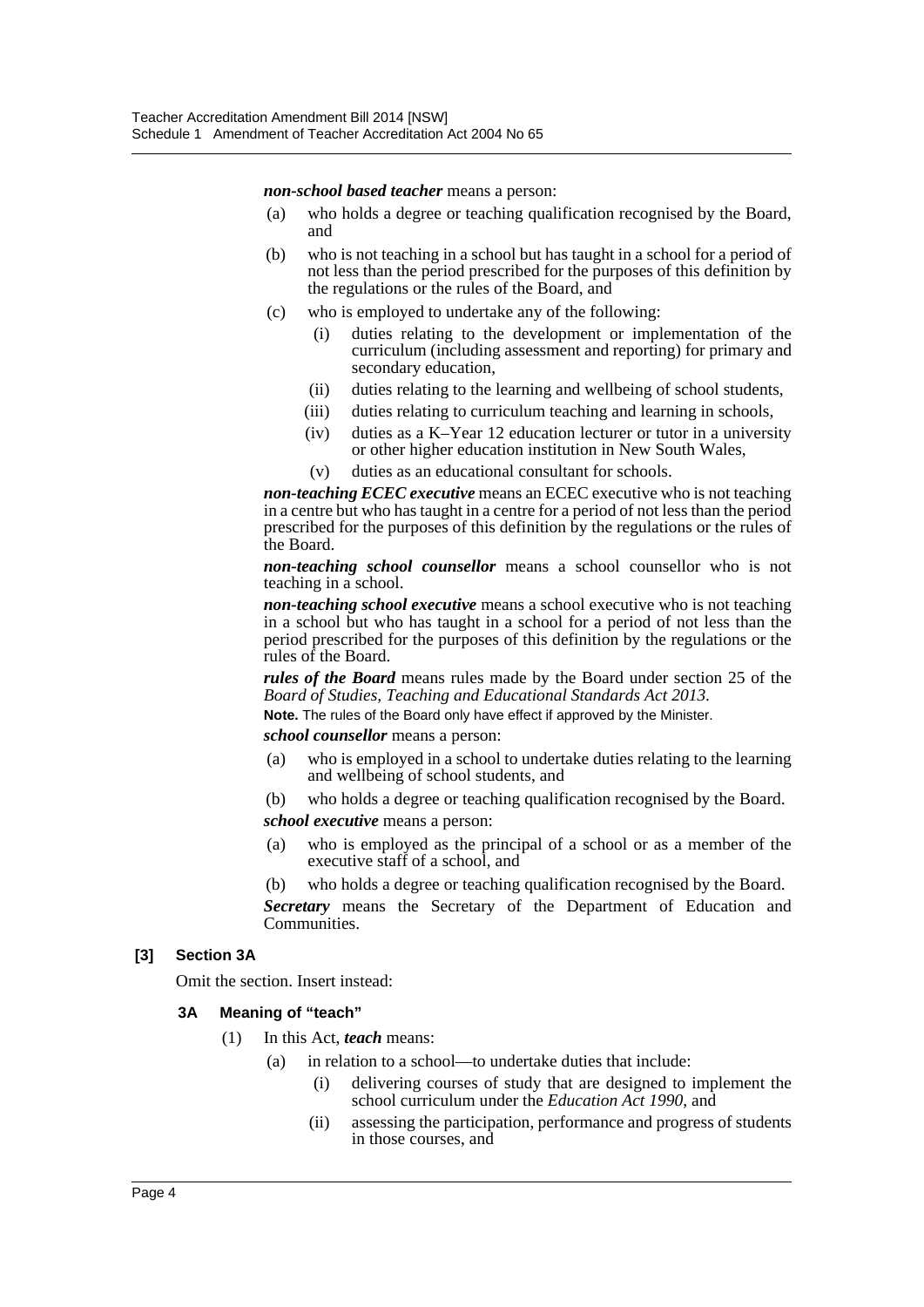- (b) in relation to an early childhood education centre—to undertake duties that include:
	- (i) delivering an educational program based on an approved learning framework under the *Children (Education and Care Services) National Law (NSW)*, and
	- (ii) assessing the participation, performance and progress of children in that educational program,

whether or not the person who is undertaking any such duties undertakes other duties in the school or centre (such as those of a school executive, school counsellor or ECEC executive).

(2) A reference in this section to undertaking duties in relation to a school or early childhood education centre is a reference to undertaking duties on the premises of a school or centre in the course of providing services conducted by the school or centre.

## **[4] Sections 4 (1)–(3), 22 (2), 42A (2) and 45 (2)**

Omit "Director-General" wherever occurring. Insert instead "Secretary".

## **[5] Section 4 Meaning of "teacher accreditation authority"**

Insert at the end of section  $4(1)(b)$ :

$$
\sim
$$
 or

- (c) in relation to an early childhood education centre:
	- (i) the Board, or
	- (ii) such other person or body as may be approved for the time being by the Board under subsection (5A).

## **[6] Section 4 (1A)**

Insert after section 4 (1):

- (1A) The Board is also the teacher accreditation authority under this Act in relation to:
	- (a) the provisional or conditional accreditation of persons under Part 4, and
	- (b) the accreditation of any of the following persons under section 40A:
		- (i) non-teaching school executives,
		- (ii) non-teaching ECEC executives,
		- (iii) non-teaching school counsellors,
		- (iv) non-school based teachers,
		- (v) non-centre based teachers.

## **[7] Section 4 (5A) and (5B)**

Insert after section 4 (5):

- (5A) The Board may approve a person or body to be the teacher accreditation authority in relation to an early childhood education centre or a particular class of centres for the purposes of this Act.
- (5B) The approval of any such person or body by the Board:
	- (a) authorises the person or body to accredit, in accordance with Part 4, persons at such levels of accreditation as may be determined by the Board, and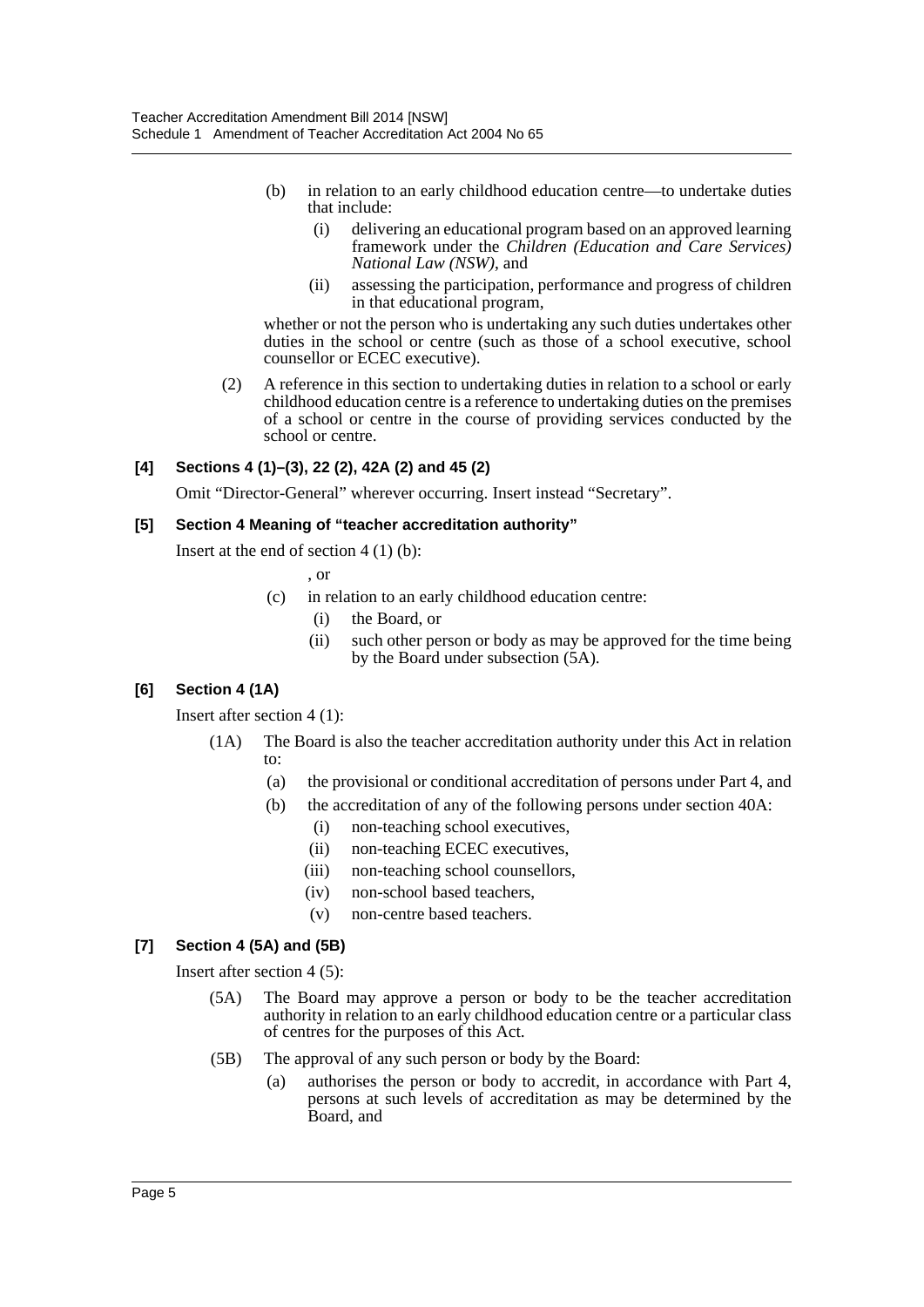- (b) is subject to the requirement that the person or body complies with:
	- (i) the accreditation procedures and guidelines set out in the professional teaching standards, and
	- (ii) the conditions imposed by or under this Act, and
	- (iii) such other conditions as the Board thinks fit to impose, and
- (c) may be suspended or revoked at any time by the Board for such reasons as the Board thinks fit.

## **[8] Section 7 Functions of Board under this Act**

Insert "other" after "assist" in section 7 (2) (c).

## **[9] Section 7 (2) (f)**

Insert after section 7 (2) (e):

(f) to monitor, evaluate and report on the quality of initial and continuing teacher education courses and programs approved by the Minister under the professional teaching standards.

### **[10] Section 7 (3)**

Omit the subsection. Insert instead:

- (3) The functions of the Board under this Act also include making recommendations to the Minister as to whether or not the Minister approve:
	- (a) a teacher education course or program for the purposes of this Act, or
	- (b) a person or body to provide professional development in accordance with the requirements of the professional teaching standards.

#### **[11] Section 13 Membership of Council**

Omit "10 persons" from section 13 (1) wherever occurring. Insert instead "11 persons".

#### **[12] Section 13 (2)**

Omit the subsection. Insert instead:

- (2) The appointed members are as follows:
	- (a) a nominee of the NSW Teachers Federation,
	- (b) a nominee of the NSW Independent Education Union,
	- (c) a nominee of the Secretary,
	- (d) a nominee of the Catholic Education Commission, NSW,
	- (e) a nominee of the Association of Independent Schools of NSW,
	- (f) a nominee of the NSW Council of Deans of Education,
	- (g) a person who, in the opinion of the Minister, has knowledge and expertise in early childhood education,
	- (h) a person who, in the opinion of the Minister, represents the interests of parents of school-age children,
	- (i) 2 persons who, in the opinion of the Minister, represent the interests of teachers, with at least one such person being a member of the Professional Teachers' Council NSW,
	- (j) a person who, in the opinion of the Minister, has such qualifications or experience as to enable the person to make a valuable contribution to maintaining and improving teacher quality.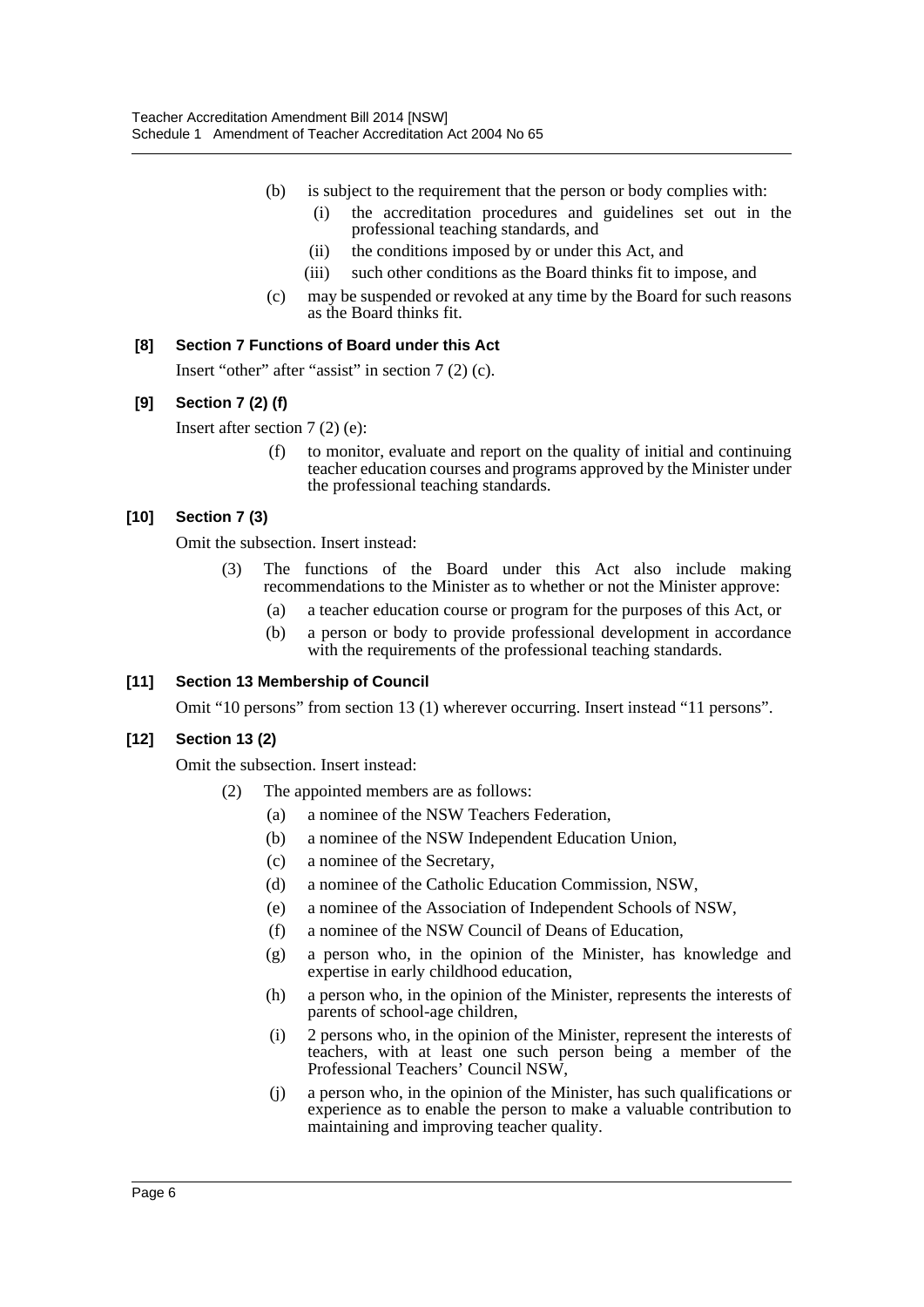## **[13] Section 17 Electoral list**

Omit section 17 (2). Insert instead:

- (2) However, a person is not to be enrolled on the electoral list:
	- (a) if, in the case of a person who is required to be accredited, the person's accreditation ceases or has been revoked, or
	- (b) during any period that the person's accreditation is suspended, or
	- (c) if, in the case of a person who is not required to be accredited, the person has been dismissed or suspended from employment as a teacher for any reason for which the accreditation of a person may be revoked or suspended.

### **[14] Section 18 Accreditation list**

Omit the note to section 18 (3).

**[15] Sections 19 (1) (b) and 40 (5)** Omit "or 4" wherever occurring.

## **[16] Section 19 (1) (c)**

Omit the paragraph. Insert instead:

(c) accreditation at proficient teacher level under Division 3 or 5,

## **[17] Sections 19 (1) (d), 39 (2) (a) (ii) and (6) and 40 (2) (a) (i) and (5)**

Omit "professional accomplishment" wherever occurring. Insert instead "highly accomplished teacher".

**[18] Sections 19 (1) (e), 39 (2) (a) (iii) and (6) and 40 (2) (a) (ii) and (5)**

Omit "professional leadership" wherever occurring. Insert instead "lead teacher".

**[19] Section 21 Accreditation of teachers at schools and early childhood education centres**

Insert "or early childhood education centre" after "a school" in section 21 (1).

## **[20] Section 21 (1)**

Insert "or centre" after "the school" wherever occurring.

## **[21] Section 21 (1) (b) (ii)**

Insert "or centre" after "other school".

## **[22] Section 21 (1A)**

Insert after section 21 (1):

(1A) Subsection (1) does not apply in relation to the provisional or conditional accreditation of a person by the Board under this Part.

## **[23] Section 21 (2)**

Insert "or early childhood education centre" after "school".

#### **[24] Section 21 (3)**

Omit "or expertise". Insert instead ", learning or expertise".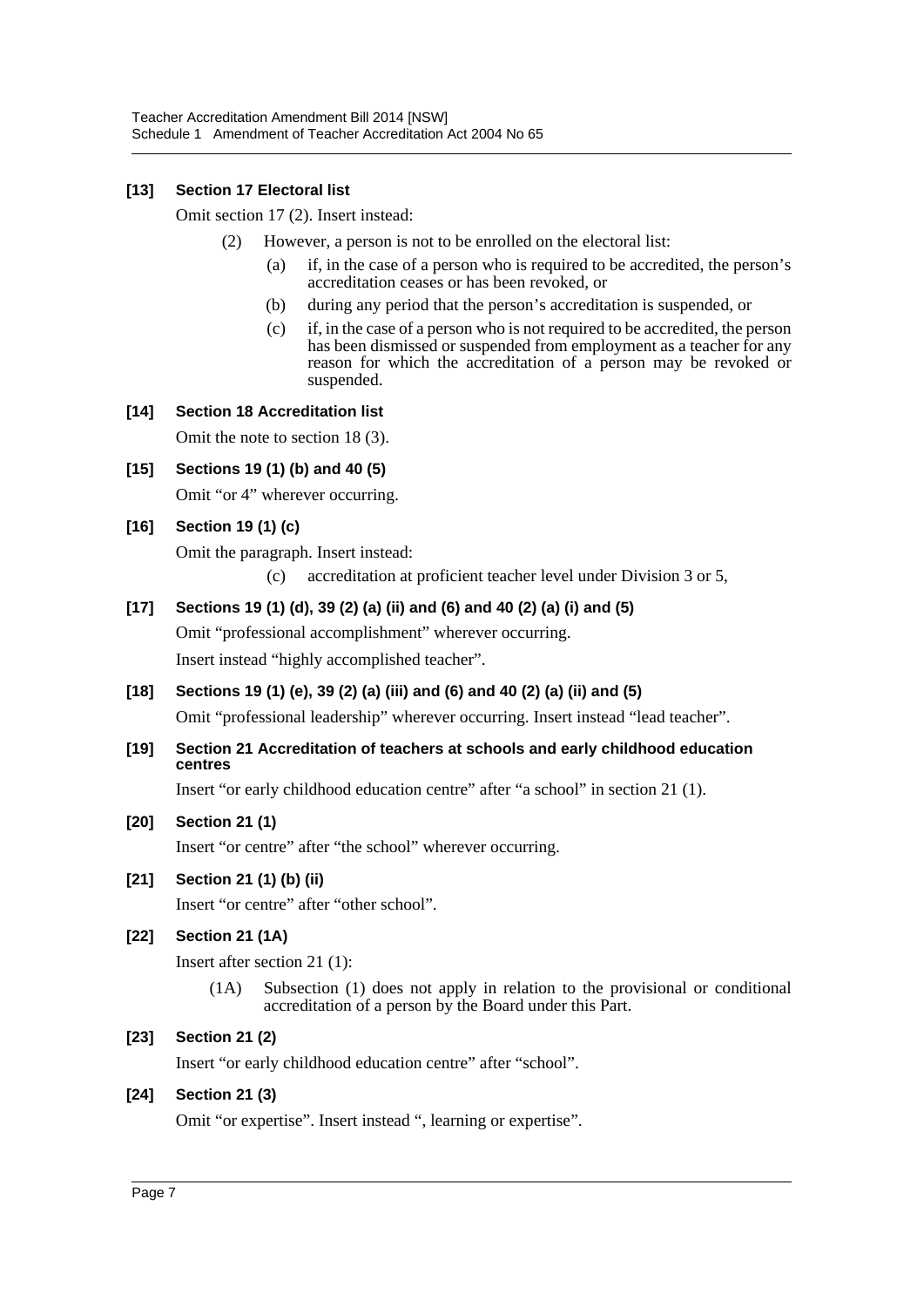### **[25] Section 21 (3)**

Omit "areas of study". Insert instead "areas of study or learning".

#### **[26] Section 22 Accreditation decisions to be provided to Board**

Omit "or the Minister" from section 22 (2). Insert instead ", the Minister or the Board".

#### **[27] Section 23 Procedural matters**

Omit section 23 (3).

#### **[28] Section 23A**

Insert after section 23:

#### **23A Conditions of accreditation**

- (1) The accreditation of a person under this Part is subject to such conditions as are imposed by this Act or prescribed by the regulations.
- (2) The accreditation of a person under this Part is also subject to such conditions as may be specified in the rules of the Board.

#### **[29] Section 24**

Omit the section. Insert instead:

#### **24 Revocation of accreditation**

- (1) A teacher accreditation authority may revoke the accreditation of a person on any of the following grounds:
	- (a) the authority is satisfied that the person is a disqualified person within the meaning of the *Child Protection (Working with Children) Act 2012*,
	- (b) the person is found guilty of an offence punishable by imprisonment for 12 months or more,
	- (c) the person is found guilty of an offence under this Act,
	- (d) the person is found guilty more than once during the period of 5 years immediately before the revocation of any other type of offence that, in the opinion of the authority, involves an act or conduct that is of a nature that would reflect adversely on a teacher's professional standing or integrity or suitability or competence to teach,
	- (e) the person has:
		- (i) been dismissed from employment as a teacher (whether on a permanent, temporary, part-time or casual basis) or has resigned from such employment before being dismissed, or
		- (ii) been included in the list of persons maintained by the Secretary under section 7 (1) (e) of the *Teaching Service Act 1980* as a person who is not to be employed in the Teaching Service,

because of any misconduct that, in the opinion of the authority, is of a nature that would reflect adversely on a teacher's professional standing or integrity or suitability or competence to teach,

- (f) the authority is satisfied that the person has failed to comply with any condition to which the person's accreditation is subject,
- (g) the authority is satisfied that the person has failed to comply with any of the requirements of the professional teaching standards that apply to the person.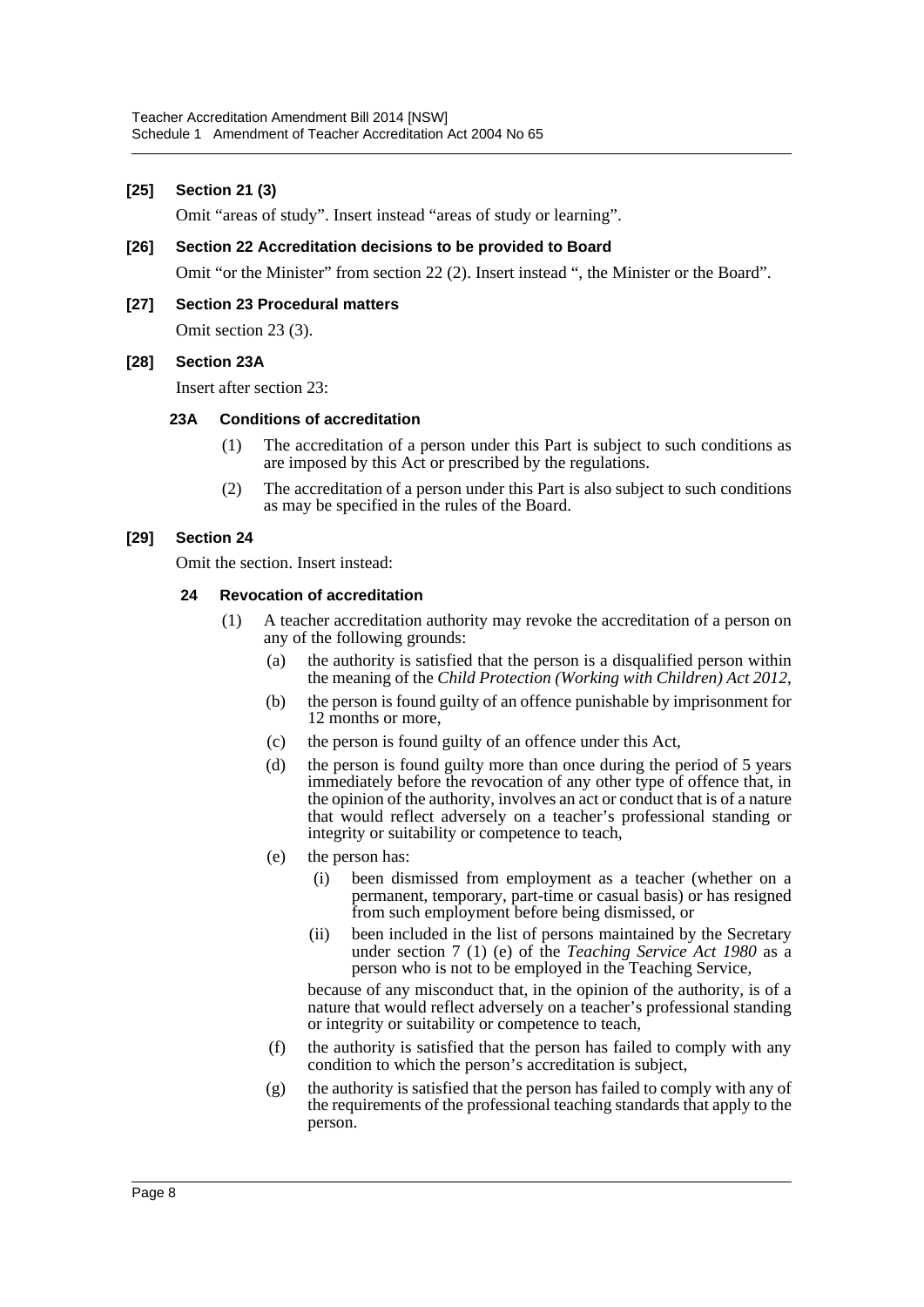(2) The Board may exercise the function of a teacher accreditation authority under this section in relation to a person even though the person was accredited by a teacher accreditation authority other than the Board.

### **[30] Section 24A Suspension of accreditation**

Omit "serious" wherever occurring in section 24A (1) (b) and (2) (a) and (c).

#### **[31] Section 24A (1), note**

Omit the note.

#### **[32] Section 24A (3)**

Omit the subsection. Insert instead:

(3) This section does not authorise the suspension of a person's accreditation for failure to pay the annual fee required under section  $25$ . **Note.** Section 25 (4) authorises the Board to suspend a person's accreditation for failure to pay the annual fee.

#### **[33] Section 24A (4)**

Insert "whether under this or any other section of this Act" after "suspended".

#### **[34] Section 24A (5)**

Insert after section 24A (4):

(5) The Board may exercise the function of a teacher accreditation authority under this section in relation to a person even though the person was accredited by a teacher accreditation authority other than the Board.

#### **[35] Section 24B Criteria for determining revocation or suspension of accreditation on general grounds**

Insert "or 25 (4)" after "section 24A".

#### **[36] Section 24C Notice to be given of intention to suspend or revoke accreditation**

Insert after section 24C (2):

(3) This section also applies in relation to the suspension by the Board of a person's accreditation for failure to pay the annual fee under section 25.

#### **[37] Section 24D**

Insert after section 24C:

#### **24D Placing accreditation on hold during leave of absence from teaching**

- (1) The Board may, on application by a person who is accredited, place the person's accreditation on hold during any period that the person takes leave of absence from teaching in New South Wales.
- (2) Any such period may not, except in any particular case approved by the Board, be less than 6 months or more than 5 years.
- (3) A person is taken not to be accredited under this Act during any period that the person's accreditation is placed on hold under this section. However, the person may, during that period, undertake courses or carry out duties for the purposes of enabling the person to satisfy the requirements of the professional teaching standards relating to professional development and continuing teacher education once the accreditation is no longer on hold.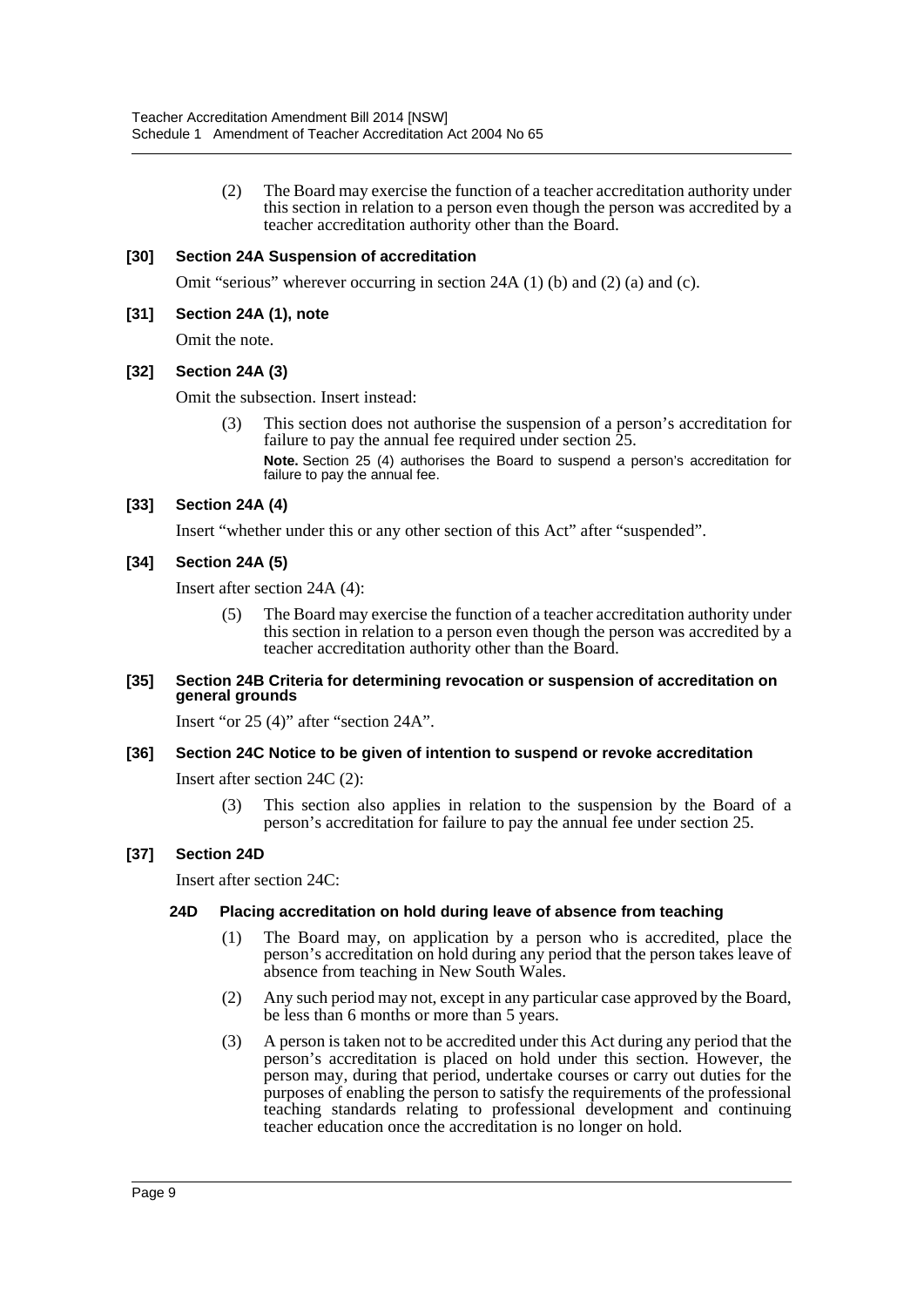(4) The placing of a person's accreditation on hold under this section also has the effect of suspending the period in which the person is required to satisfy conditions for continuing accreditation under the professional teaching standards.

**Note.** See also sections 30 (7) and 31 (6) which provide that any period that a person's accreditation is placed on hold under this section is to be disregarded when determining the period of a person's provisional or conditional accreditation.

#### **[38] Section 25 Annual fee**

Omit section 25 (4). Insert instead:

- (4) The Board may suspend the accreditation of a person for failure to pay the annual fee.
- (5) The Board must, before suspending a person's accreditation for failure to pay the annual fee, give at least 14 days' notice of its intention to do so to the person's employer.

#### **[39] Section 25A**

Insert after section 25:

#### **25A Working with children check clearances**

- (1) A person cannot be accredited under this Part by a teacher accreditation authority unless the person holds a working with children check clearance under the *Child Protection (Working with Children) Act 2012*.
- (2) It is a condition of the accreditation of a person under this Part that the person holds a working with children check clearance under the *Child Protection (Working with Children) Act 2012*.

#### **[40] Section 27 Administrative review of certain decisions**

Insert after section 27 (1) (b):

- (c) a recommendation of the Board under section 7 (3) that the Minister not approve:
	- (i) a teacher education course or program, or
	- (ii) a person or body to provide professional development.

#### **[41] Part 4, Division 3**

Omit the Division. Insert instead:

## **Division 3 Mandatory accreditation**

#### **28 Requirement for teachers to be accredited**

(1) A person must not teach in a school or early childhood education centre unless the person is accredited.

Maximum penalty: 100 penalty units.

- (2) A person must not employ another person to teach in a school or early childhood education centre unless the other person:
	- (a) is accredited, and
	- (b) if conditionally accredited under section 31—is working under the on-site supervision of a teacher who is not provisionally or conditionally accredited.

Maximum penalty: 100 penalty units.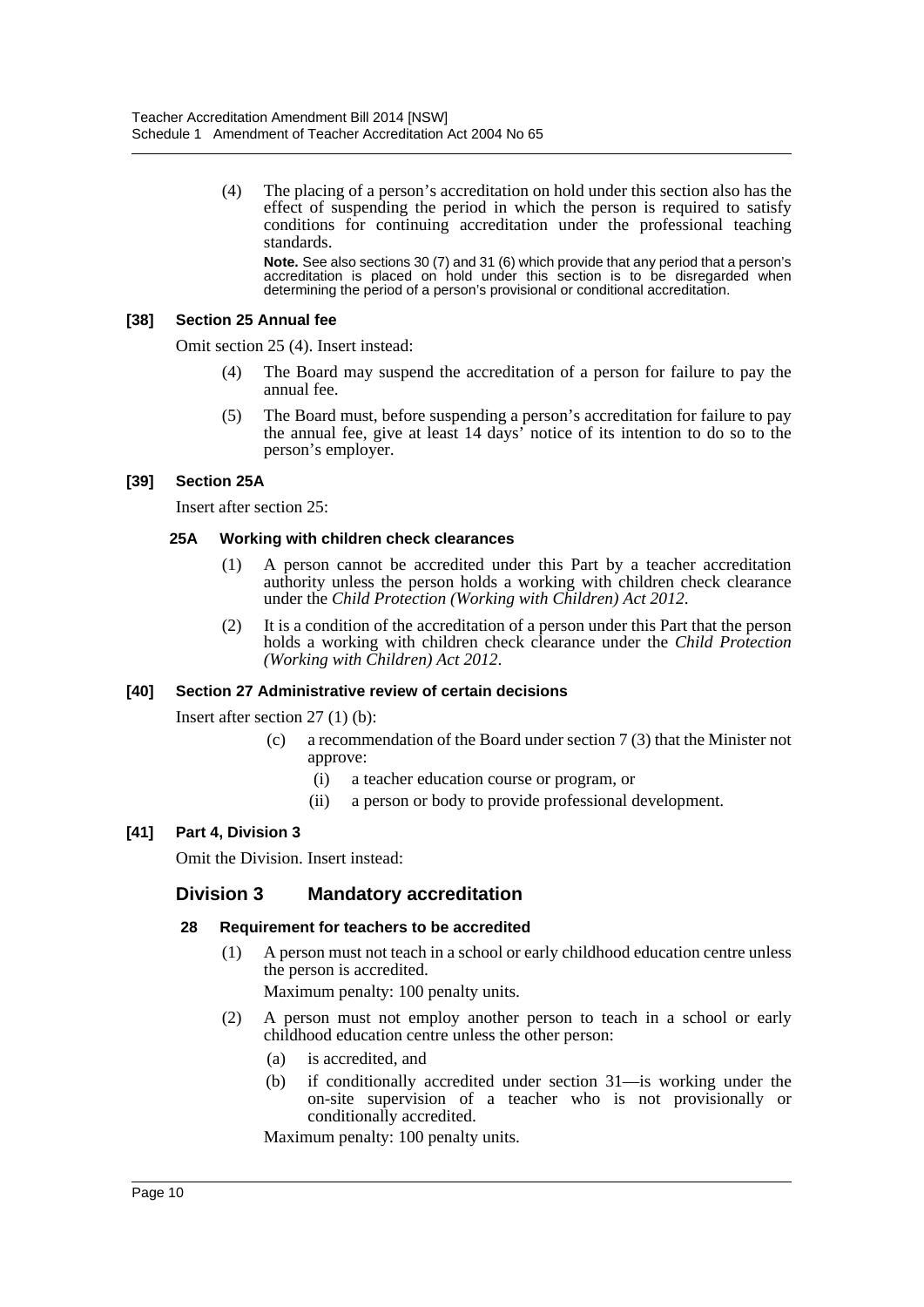- (3) Subsections (1) and (2) do not apply in relation to a person who:
	- (a) was employed as a school teacher before 1 October 2004, and
	- (b) has remained employed as a school teacher,

until the date appointed by proclamation for the purposes of this subsection.

(4) Subsections (1) and (2) do not apply in relation to a person who is employed as a teacher in an early childhood education centre until the date appointed by proclamation for the purposes of this subsection.

### **29 Provisions relating to employment**

- (1) The employment of a person as a teacher may be terminated by the person's employer if the person's accreditation is revoked under this Act.
- (2) A person who is required to be accredited may be suspended from employment as a teacher by the person's employer during any period in which the person's accreditation is suspended.
- (3) A person who is suspended from employment as a teacher under this section for any period is, for the purposes of section 28 (2), taken not to be employed as a teacher during that period.
- (4) Nothing in this Act requires an employer who terminates or suspends the employment of a person as a teacher in accordance with this Act to provide alternative employment to the person.

**Note.** In the case of government school teachers, the employer's power under this section to terminate or suspend a person's employment as a teacher is separate from any power under the *Teaching Service Act 1980*.

#### **30 Provisional accreditation**

- (1) The Board may, on application by a person who is required to be accredited:
	- (a) provisionally accredit the person, or
	- (b) refuse to provisionally accredit the person.
- (2) The Board may provisionally accredit a person if the Board is satisfied that:
	- (a) the person meets the requirements specified in the professional teaching standards for provisional accreditation, and
	- (b) the person has completed an approved course and will receive a qualification in relation to that course.
- (3) In the case of a person referred to in subsection (2) (b), it is a condition of a person's provisional accreditation that the person provides the Board with evidence of the person's qualification as soon as practicable after receiving his or her qualification in relation to the approved course.
- (4) The Board may also provisionally accredit a person who is conditionally accredited if the person:
	- (a) has, within the first 12 months of the person's conditional accreditation, completed an approved course, and
	- (b) has provided the Board with evidence of that completion.
- (5) The provisional accreditation of a person ceases (unless sooner revoked under this Act):
	- (a) at the end of the relevant period, or
	- (b) if the person is accredited at proficient teacher level by a teacher accreditation authority before the end of the relevant period.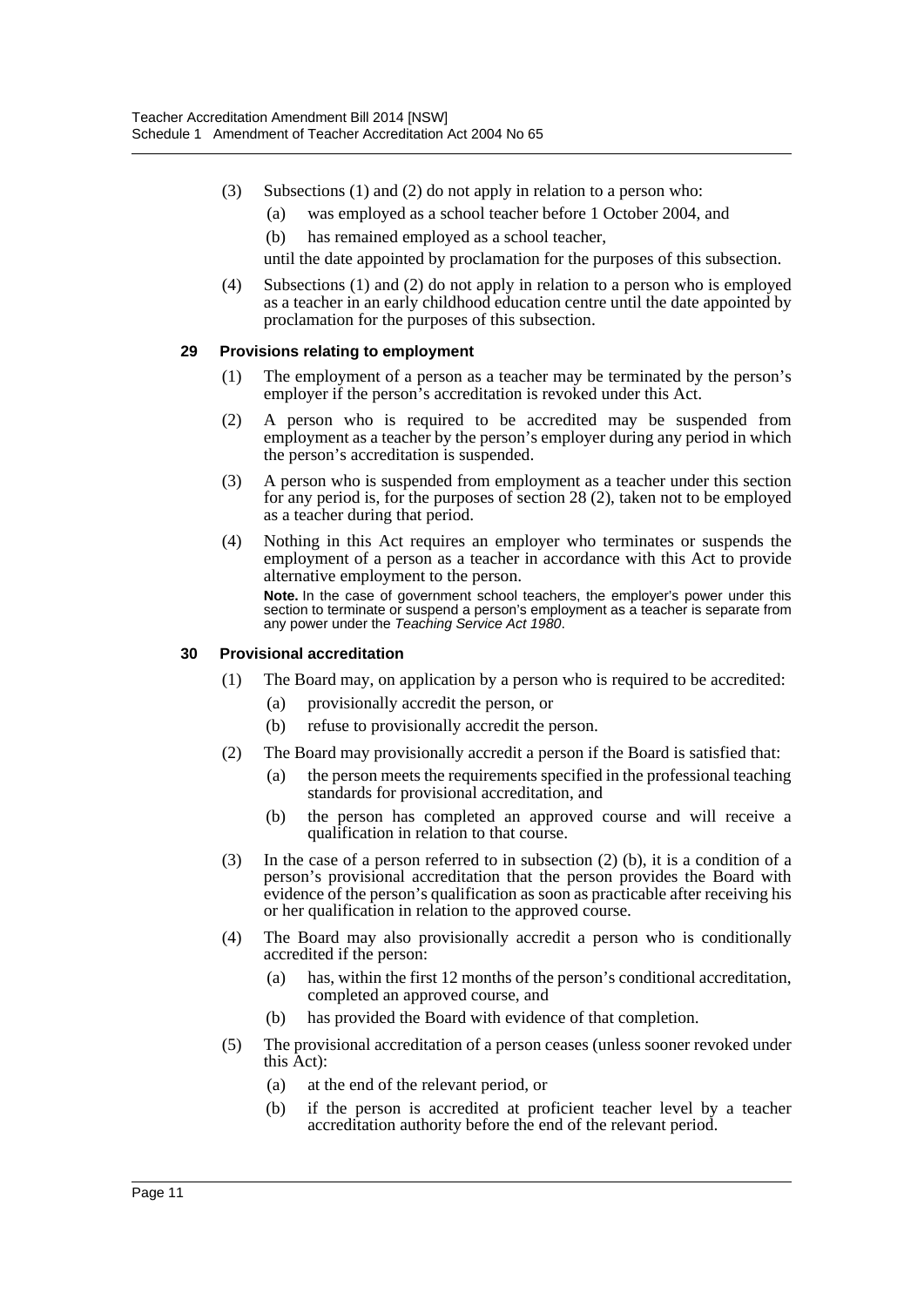(6) In this section:

*relevant period*, in relation to a person who is provisionally accredited under this section, means:

- (a) if the person is employed on a full-time basis—the period of 3 years (or such longer period as may be determined by the Board in any particular case) following the date on which the person was provisionally accredited, or
- (b) if the person is employed on a casual or part-time basis:
	- (i) the period determined in accordance with the regulations to be commensurate with the 3-year period for persons employed on a full-time basis, or
	- (ii) such longer period as may be determined by the Board in any particular case,

following the date on which the person was provisionally accredited.

(7) However, any period during which a person's accreditation is placed on hold under section 24D is to be disregarded for the purposes of determining the relevant period for a person.

### **31 Conditional accreditation**

- (1) This section applies to a person who is required to be accredited and who meets the requirements specified in the professional teaching standards for provisional accreditation but who has not completed an approved course.
- (2) The Board may, on application by a person to whom this section applies:
	- (a) conditionally accredit the person, or
	- (b) refuse to conditionally accredit the person.
- (3) The Board may conditionally accredit a person only if:
	- (a) the person:
		- (i) holds a degree in an area that, in the opinion of the Board, is relevant to the area in which the person is or is to be employed to teach, and
		- (ii) produces evidence of an offer of employment as a teacher, or
	- (b) the Board is satisfied that the person has completed a substantial part of an approved course.
- (4) The conditional accreditation of a person under this section ceases (unless sooner revoked under this Act):
	- (a) at the end of the relevant period, or
	- (b) if the person is provisionally accredited by the Board before the end of the relevant period, or
	- (c) if the person is accredited at proficient teacher level by a teacher accreditation authority before the end of the relevant period.
- (5) In this section:

*relevant period*, in relation to a person who is conditionally accredited under this section, means:

(a) if the person is employed on a full-time basis—the period of 4 years (or such longer period as may be determined by the Board in any particular case) following the date on which the person was conditionally accredited, or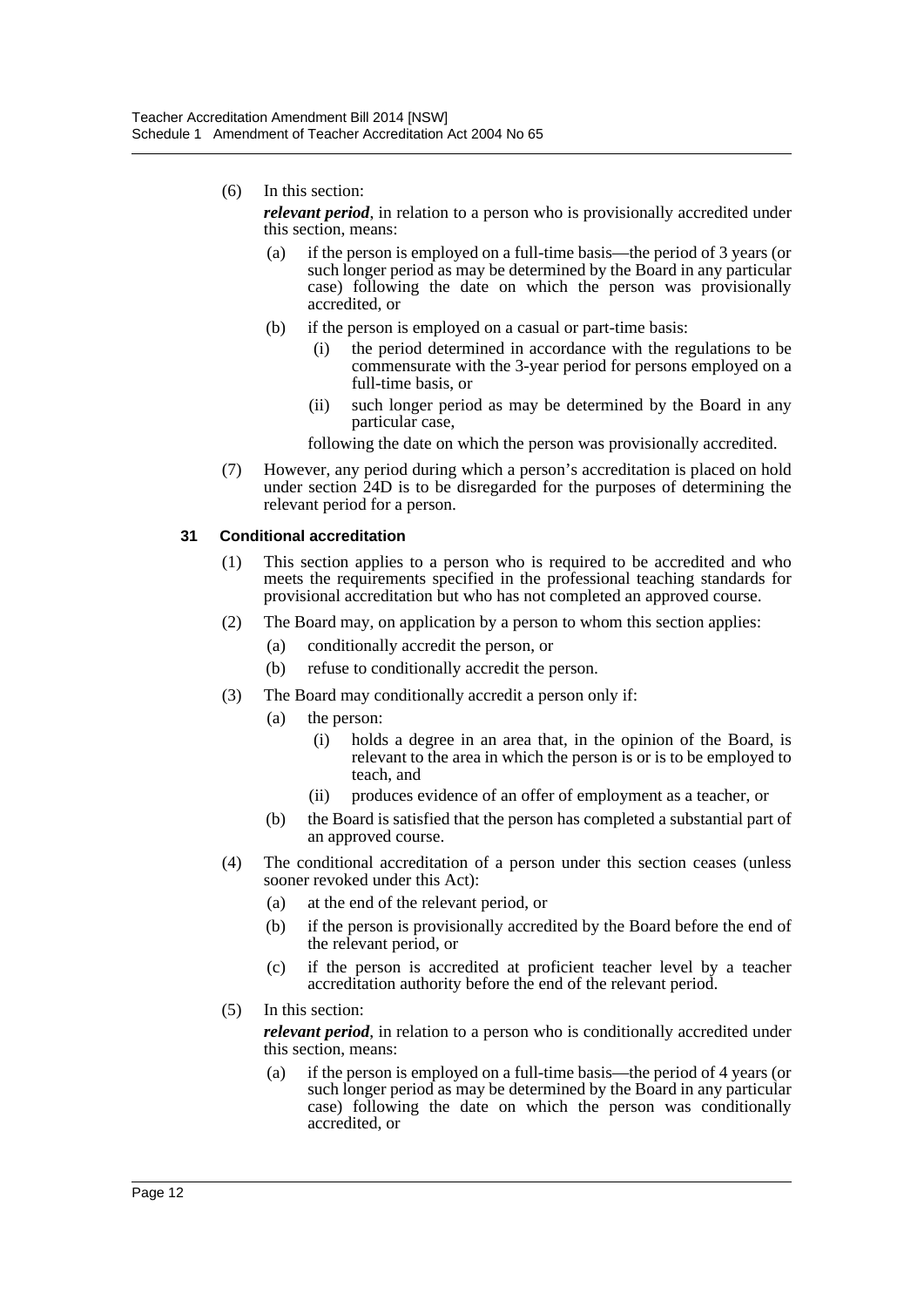- (b) if the person is employed on a casual or part-time basis:
	- (i) the period determined in accordance with the regulations to be commensurate with the 4-year period for persons employed on a full-time basis, or
	- (ii) such longer period as may be determined by the Board in any particular case,

following the date on which the person was conditionally accredited.

(6) However, any period during which a person's accreditation is placed on hold under section 24D is to be disregarded for the purposes of determining the relevant period for a person.

## **32 Accreditation of teachers at proficient teacher level**

- (1) A teacher accreditation authority may, on application by a person who is required to be accredited, accredit the person at proficient teacher level if the person:
	- (a) is provisionally accredited under section 30, or
	- (b) is conditionally accredited under section 31 and has completed an approved course, or
	- (c) satisfies any requirements for accreditation that are prescribed by the regulations or specified in the rules of the Board,

and the authority is satisfied that the person meets the requirements for accreditation at proficient teacher level.

- (2) A teacher accreditation authority may refuse an application to accredit a person at proficient teacher level.
- (3) The decision by a teacher accreditation authority to accredit a person at proficient teacher level has no effect unless the person has completed an approved course.
- (4) A person who is accredited at proficient teacher level may for any purpose be referred to as a person who is fully accredited. **Note.** Under transitional arrangements referred to in Schedule 3, persons formerly referred to in this Act as "transition scheme teachers" may also be accredited by a teacher accreditation authority at proficient teacher level.

#### **33 Provisional re-accreditation**

- (1) This section applies to a person:
	- (a) whose accreditation by a teacher accreditation authority at proficient teacher level has been revoked on the grounds that the person has failed to comply with the continuing accreditation requirements under the professional teaching standards, or
	- (b) whose provisional accreditation under section 30 has ceased because the person has failed to be accredited at proficient teacher level by a teacher accreditation authority within the relevant period under that section, or
	- (c) whose accreditation at any level has been revoked on any of the grounds referred to in section 24  $(1)$  (b)–(g).
- (2) The Board may, on application by a person to whom this section applies:
	- (a) provisionally re-accredit the person, or
	- (b) refuse to provisionally re-accredit the person.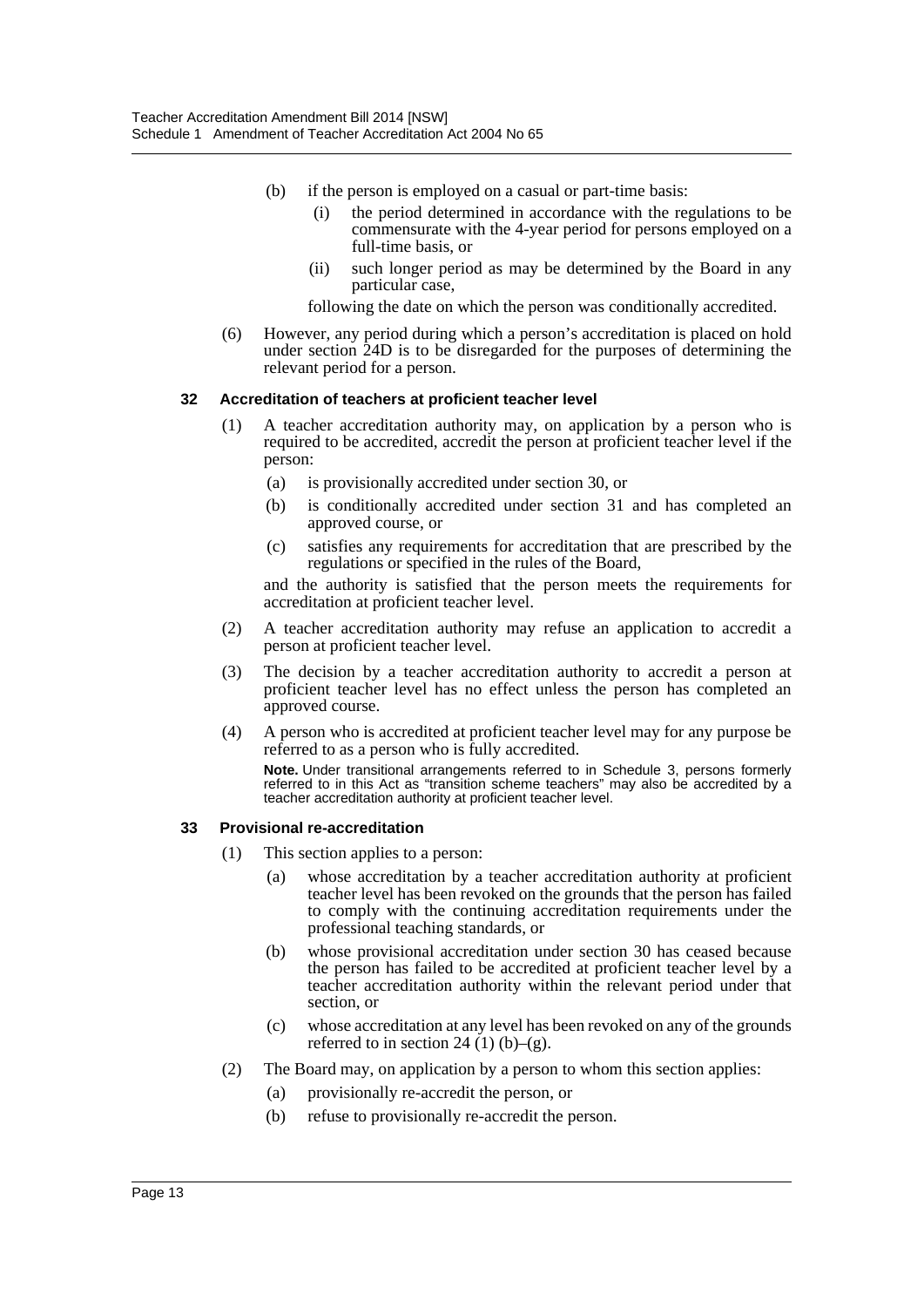- (3) The Board may determine the criteria for provisional re-accreditation and the conditions to which a person's provisional re-accreditation is subject.
- (4) The provisional re-accreditation of a person ceases (unless sooner revoked):
	- (a) at the end of the period determined by the Board as the person's provisional re-accreditation period, or
	- (b) if the person is accredited at proficient teacher level by a teacher accreditation authority before the end of that period.
- (5) A reference in any other provision of this Act to provisional accreditation includes a reference to provisional re-accreditation under this section.

### **[42] Part 4, Division 4**

Omit the Division.

### **[43] Section 39 Voluntary accreditation of teachers at various levels**

Omit section 39 (1). Insert instead:

(1) This section applies to any person who is a teacher but who is not required to be accredited under this Act.

## **[44] Sections 39 (2) (a) (i) and (6) and 40 (5)**

Omit "professional competence" wherever occurring. Insert instead "proficient teacher".

### **[45] Section 39 (5)**

Omit the subsection.

#### **[46] Section 40 Voluntary accreditation of teachers at higher levels**

Omit section 40 (1). Insert instead:

(1) This section applies to any person who is accredited by a teacher accreditation authority at proficient teacher level.

**Note.** The accreditation of a person under this section may be revoked under section 24.

### **[47] Section 40 (4)**

Omit the subsection.

#### **[48] Section 40A**

Insert after section 40:

#### **40A Voluntary accreditation of certain qualified persons**

- (1) This section applies to the following persons:
	- (a) non-teaching school executives,
	- (b) non-teaching ECEC executives,
	- (c) non-teaching school counsellors,
	- (d) non-school based teachers,
	- (e) non-centre based teachers.

**Note.** The accreditation of a person under this section may be revoked under section 24.

**Note.** The accreditation of a person under this section may be revoked under section 24.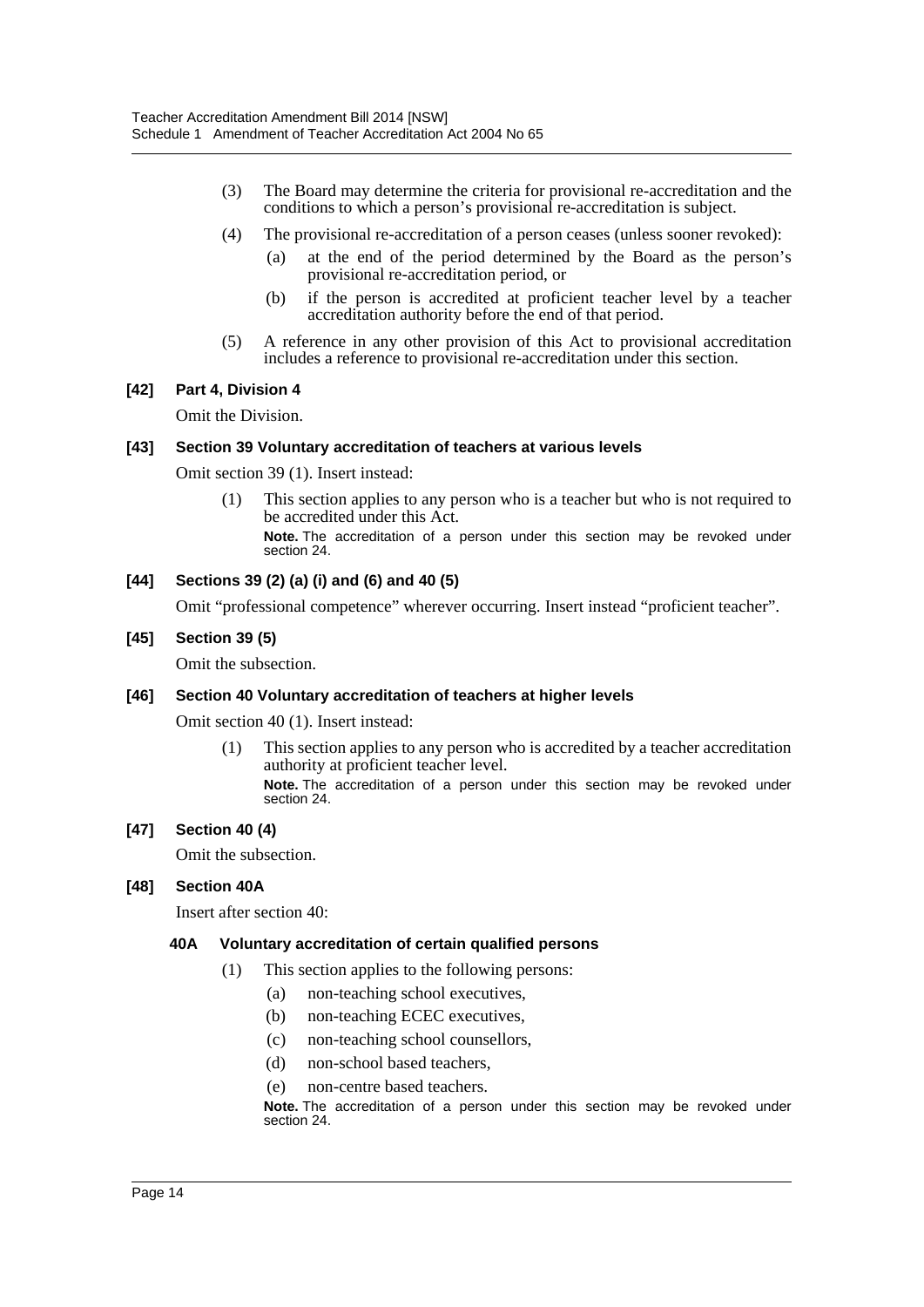- (2) The Board may, on application by a person to whom this section applies:
	- (a) accredit the person at a particular level if the Board is satisfied that the person meets the requirements for accreditation at that level, or
	- (b) refuse to accredit the person.
- (3) The Board may vary the accreditation of a person under this section at a particular level if satisfied that the person has failed to comply with any of the requirements of the professional teaching standards for accreditation at that level.

## **[49] Section 42A Payment of suspended teachers**

Omit "or 35" from section 42A (1).

## **[50] Section 42B**

Insert after section 42A:

## **42B Board to be notified of certain decisions**

- (1) The employer who makes a relevant decision in relation to a person must notify the Board of the decision in accordance with the rules of the Board. Maximum penalty: 50 penalty units.
- (2) A *relevant decision* in relation to a person is a decision:
	- (a) to dismiss the person from employment as a teacher for any reason for which the accreditation of a person may be revoked under this Act, or
	- (b) to include the person in the list of persons maintained by the Secretary under section  $\bar{7}(1)$  (e) of the *Teaching Service Act 1980* as a person who is not to be employed in the Teaching Service.

## **[51] Section 52 Regulations**

Insert after section 52 (1A) (b):

(c) the requirements for accreditation of teachers of a specified class or in specified circumstances.

## **[52] Schedule 2 Provisions relating to members and procedure of the Council**

Insert after clause 6 (1):

(1A) Without limiting subclause (1), the office of an appointed member or an elected member becomes vacant if the member's accreditation is revoked under this Act.

## **[53] Schedule 2, clause 6A**

Insert after clause 6:

## **6A Suspension from office while accreditation is suspended**

- (1) If the accreditation of a member is suspended under this Act, the Minister may suspend the member from office while the person's accreditation is suspended.
- (2) A member, while suspended from office under this clause:
	- (a) is not entitled to exercise any functions of the office, and
	- (b) is not entitled to any fee or other remuneration to which he or she would otherwise be entitled as the holder of the office.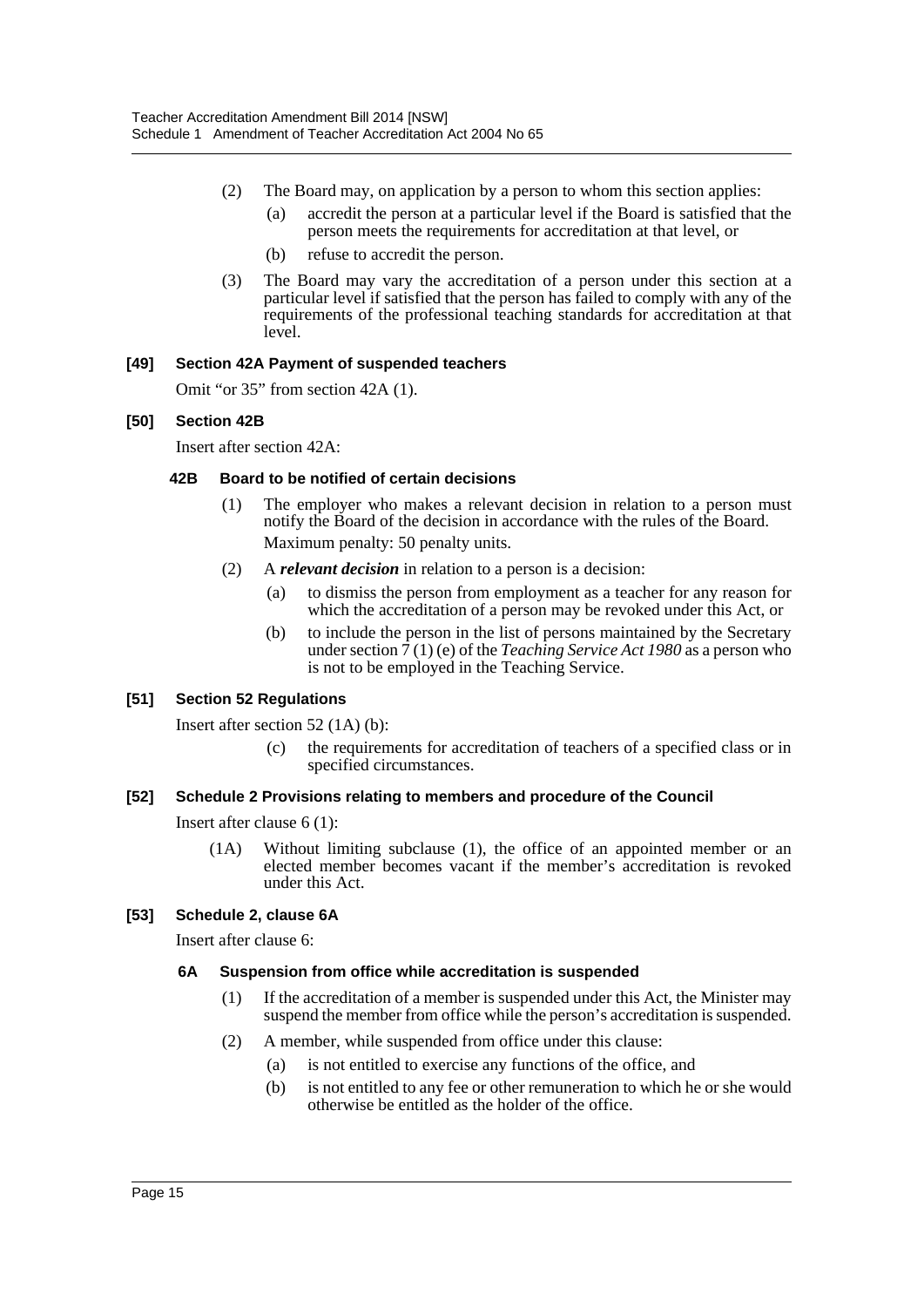#### **[54] Schedule 2, clause 9**

Omit "12 members". Insert instead "13 members".

## **[55] Schedule 3 Savings and transitional provisions**

Insert at the end of clause 1 (1):

any other Act that amends this Act

### **[56] Schedule 3, Part 4**

Insert after Part 3:

## **Part 4 Provisions consequent on enactment of Teacher Accreditation Amendment Act 2014**

#### **7 Definition**

In this Part, *amending Act* means the *Teacher Accreditation Amendment Act 2014*.

#### **8 Existing provisional and conditional accreditation by teacher accreditation authorities**

Any provisional or conditional accreditation by a teacher accreditation authority in force under this Act immediately before the substitution of sections 30 and 31 by the amending Act is, on that substitution, taken to be a provisional or conditional accreditation (as the case requires) by the Board under section 30 or 31 as so substituted.

#### **9 Existing accreditation of transition scheme teachers**

- (1) Any accreditation by a teacher accreditation authority under section 37 that was in force immediately before the repeal of that section by the amending Act is, on that repeal, taken to be an accreditation by the authority at proficient teacher level under section 32 (as inserted by the amending Act).
- (2) Division 4 of Part 4 of this Act continues, despite its repeal by the amending Act, to apply in relation to those persons whose conditional accreditation by a teacher accreditation authority under that Division was still in force immediately before that repeal.

#### **10 Change in terminology relating to levels of accreditation**

- (1) A person who, immediately before the commencement of this clause, was accredited under this Act at professional competence level is, on that commencement, taken to have been accredited at proficient teacher level.
- (2) A person who, immediately before the commencement of this clause, was accredited under this Act at professional accomplishment level is, on that commencement, taken to have been accredited at highly accomplished teacher level.
- (3) A person who, immediately before the commencement of this clause, was accredited under this Act at professional leadership level is, on that commencement, taken to have been accredited at lead teacher level.

#### **11 Existing early childhood education centre teachers**

A person who was employed as a teacher in an early childhood education centre immediately before the date appointed by proclamation for the purposes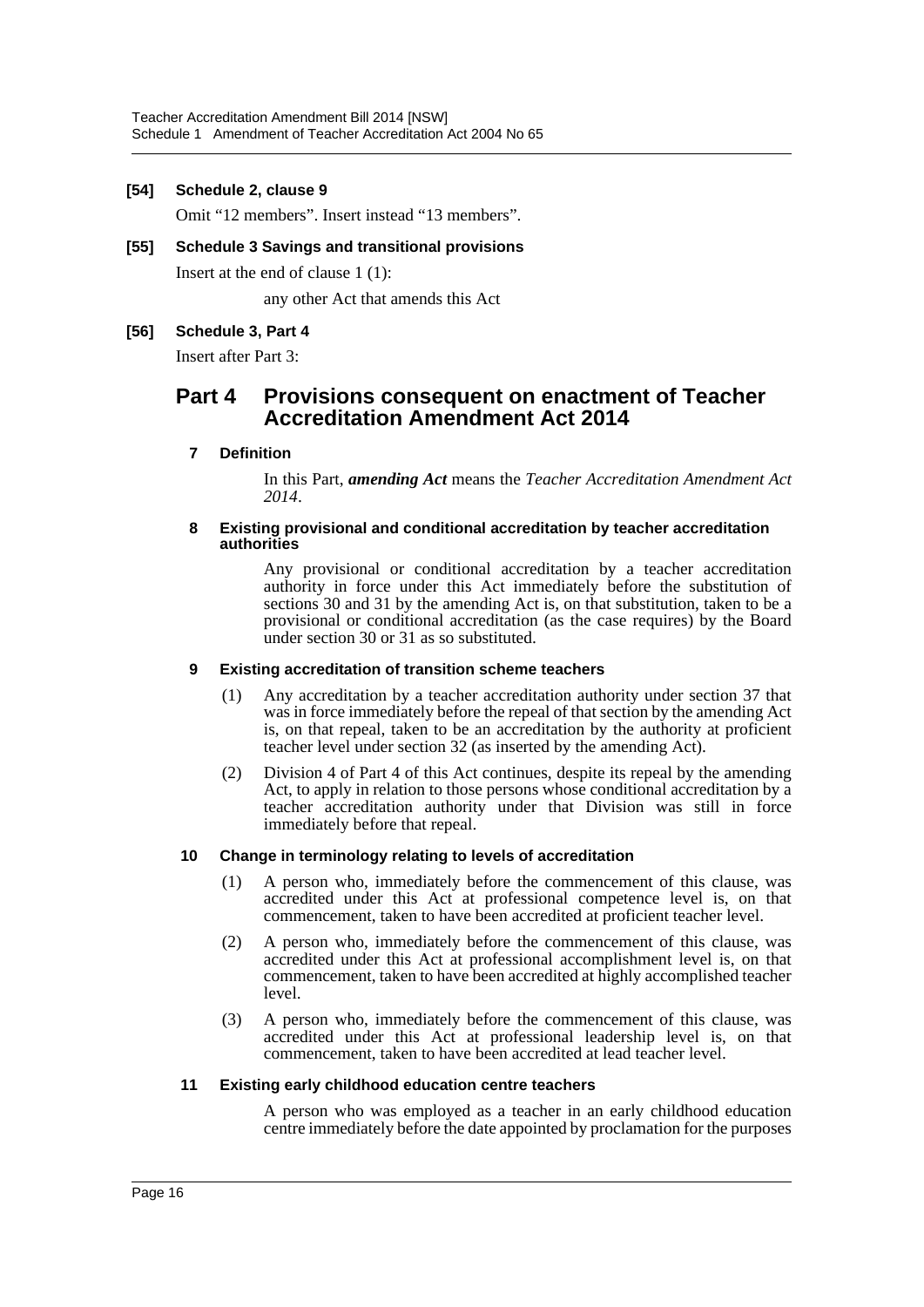of section 28 (4) (as inserted by the amending Act) is taken to have been accredited at proficient teacher level.